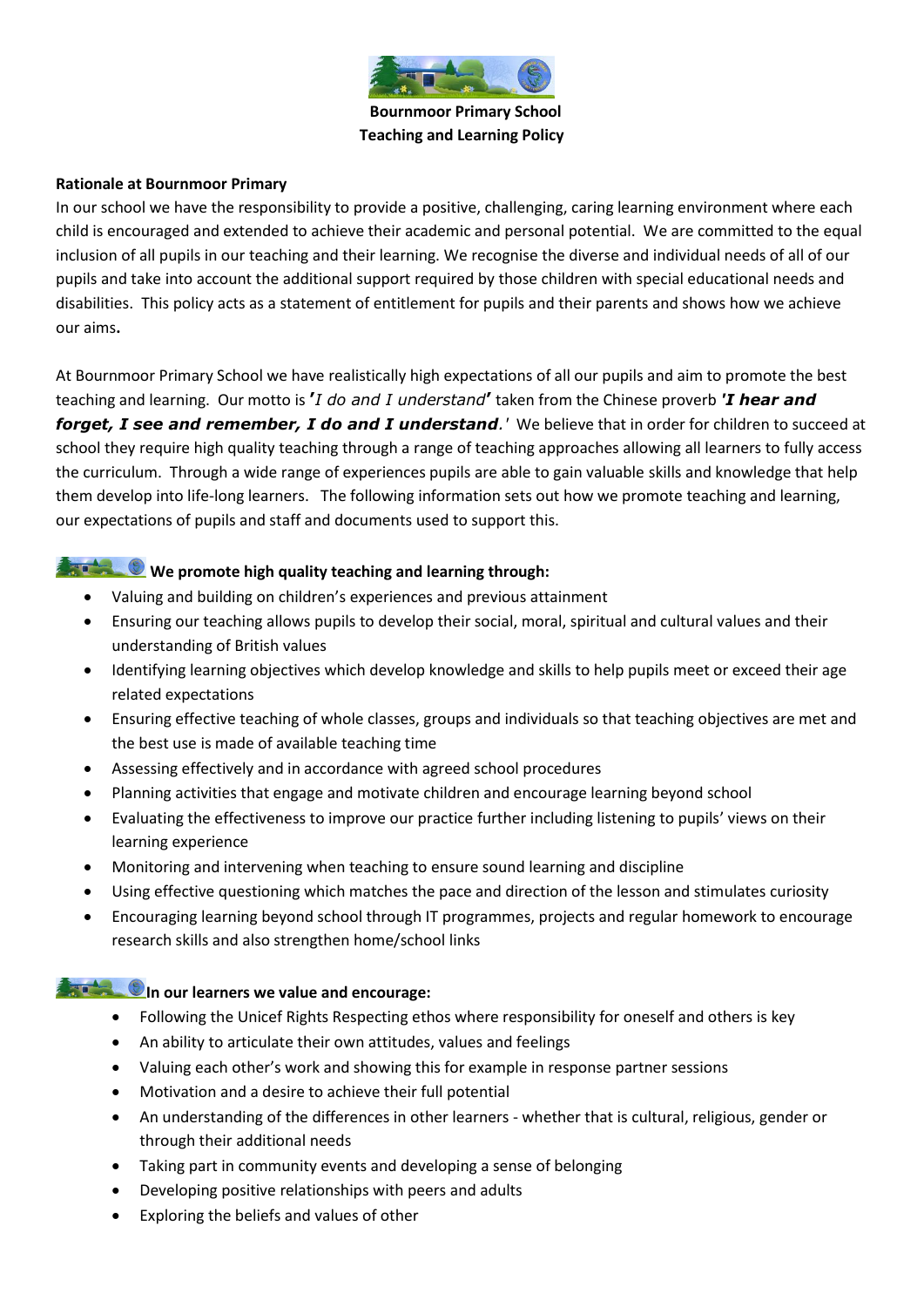### **In our staff we expect and support:**

- High quality teaching which encompasses the expectations set out in Teachers' Standards
- An understanding that promoting positive behaviour is required in lessons, around school and on outdoor visits to ensure a good and safe learning environment
- An understanding of current practices and a willingness to adapt to meet changing needs in education
- Effective marking of pupil's work using our marking policy, and new stampers, to show pupils where they have met their targets and also their next steps
- High quality planning which incorporates opportunities for development of Social, Moral, Spiritual and Cultural (SMSC) and British values
- Willingness to learn from colleagues in other schools through our cluster links and to share our good practice with them
- Significant contribution to school improvement through leadership roles
- To share expertise within school to ensure all staff have access to this through regular informal discussions, staff meetings and training sessions
- To promote the highest standards of presentation in pupil's work through valuing and rewarding neatness
- To use the system of rewards we have in place to ensure all pupils are praised when they achieve and encouraged to do their very best
- To encourage out of school learning by pupils and ensure parents are involved in this through information and feedback
- Moderation (both internally and with other schools) to ensure a clear focus on standards and raising attainment

## **Documents to support our teaching and learning:**

- 1. Marking stamp code sheet used to identify where children achieved their targets and next steps
- 2. Bournmoor Primary lesson observation sheet used to monitor lessons and give feedback to staff
- 3. Teachers' Standards